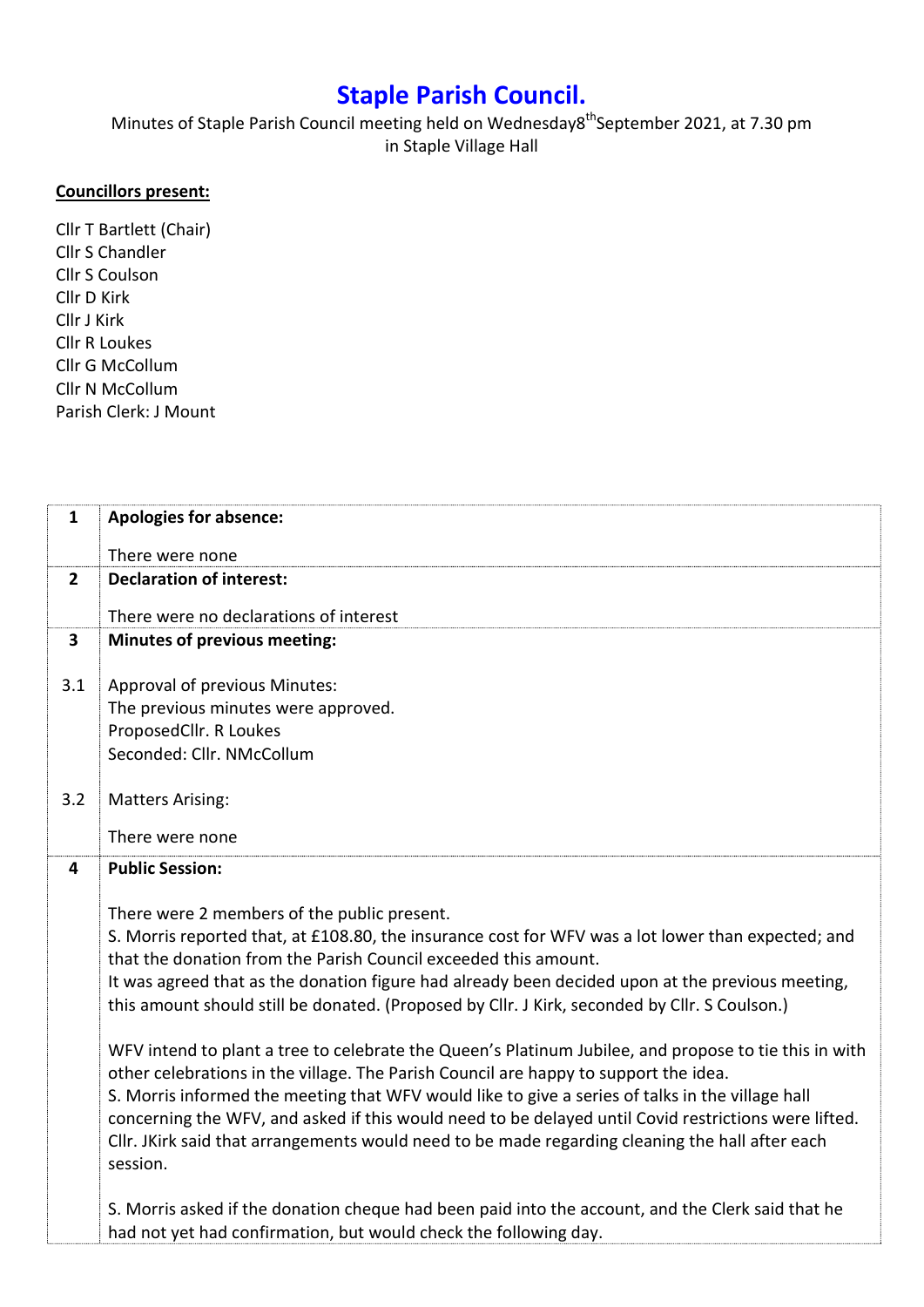| 5   | <b>Reports:</b>                                                                                                                                                                                                                                                                                                                                                                                                                                                                                                                                                                                                                                                                                                                                                                                                                                                                                                                                                                                                                                                                                                                                                                                                                                                                                                                                                                                                                                                                                                                                                                                                                                                                                                                                                                                                                                                                                                                                                                                                                                                                                                                                                                                                                     |
|-----|-------------------------------------------------------------------------------------------------------------------------------------------------------------------------------------------------------------------------------------------------------------------------------------------------------------------------------------------------------------------------------------------------------------------------------------------------------------------------------------------------------------------------------------------------------------------------------------------------------------------------------------------------------------------------------------------------------------------------------------------------------------------------------------------------------------------------------------------------------------------------------------------------------------------------------------------------------------------------------------------------------------------------------------------------------------------------------------------------------------------------------------------------------------------------------------------------------------------------------------------------------------------------------------------------------------------------------------------------------------------------------------------------------------------------------------------------------------------------------------------------------------------------------------------------------------------------------------------------------------------------------------------------------------------------------------------------------------------------------------------------------------------------------------------------------------------------------------------------------------------------------------------------------------------------------------------------------------------------------------------------------------------------------------------------------------------------------------------------------------------------------------------------------------------------------------------------------------------------------------|
| 5.1 | <b>District Councillor</b><br>Cllr T Bartlett gave a report.                                                                                                                                                                                                                                                                                                                                                                                                                                                                                                                                                                                                                                                                                                                                                                                                                                                                                                                                                                                                                                                                                                                                                                                                                                                                                                                                                                                                                                                                                                                                                                                                                                                                                                                                                                                                                                                                                                                                                                                                                                                                                                                                                                        |
| 5.2 | Cllr. Sue Chandler (KCC):                                                                                                                                                                                                                                                                                                                                                                                                                                                                                                                                                                                                                                                                                                                                                                                                                                                                                                                                                                                                                                                                                                                                                                                                                                                                                                                                                                                                                                                                                                                                                                                                                                                                                                                                                                                                                                                                                                                                                                                                                                                                                                                                                                                                           |
|     | Life has been a little quieter recently, still committees going on. Budget consultation doesn't finish<br>until December. Waste recycling centres: should the booking system be retained?<br>Time slots have been shortened and the system is working well. Problem of traffic queuing for the<br>sites has been sorted out by the time slots. Community mental health centres: discussion has taken<br>place and consultation open until October 3 <sup>rd</sup> . The Reconnect programme has been very successful.<br>100,000 bus passes have been given out during the summer.<br>New bus timetable: Why did we have to wait, why wasn't it sorted out sooner?<br>Why does the bus have to go up the narrow road between Ash and Woodnesborough?<br>Marshborough did not have a bus service. People in Chequer Lane would also like to use it, and it<br>doesn't serve them. The safety posts outside the lych gate have been knocked down. - This has been<br>reported.<br>Cllr. R Loukes spoke about the SIDs: There has been a great deal of discussion, but the KCC officer<br>dealing with the issue has not replied to numerous emails and does not appear to be very helpful.<br>Cllr S Chandler said she did not have any information concerning this.<br>KCC issued guidelines that had not previously been published. Cllr S Chandler said that should the<br>PC like her to do so, she could take the matter to a higher authority (cabinet). This will be discussed<br>later in the meeting.<br>A257: Any progress on the speed checks that were carried out? The road is not wide enough to allow<br>a run-off for the wildlife park. Discussion has taken place about methods of limiting the speed of<br>traffic. Bus stops are a very real problem and must be a point of danger for children/families. The<br>problem appears to be the width of the road, which limits any further measures being put in place.<br>Cllr J Kirk asked if there is a cap put on how much KCC are prepared to spend on making roads safer.<br>KCC applies no particular cap on safety measure spending. There have not been any accidents that<br>can be attributed to dangerous driving on that particular stretch of the road. |
| 5.3 | PCSO (Eva Winter)<br>No report presented.                                                                                                                                                                                                                                                                                                                                                                                                                                                                                                                                                                                                                                                                                                                                                                                                                                                                                                                                                                                                                                                                                                                                                                                                                                                                                                                                                                                                                                                                                                                                                                                                                                                                                                                                                                                                                                                                                                                                                                                                                                                                                                                                                                                           |
|     | Cllr R Loukes reported that a police car had turned up to observe Speedwatch; which was a great<br>help.<br>Clerk to communicate with Chief Inspector Dan Carter to ask why no report has been received for<br>the past few months.                                                                                                                                                                                                                                                                                                                                                                                                                                                                                                                                                                                                                                                                                                                                                                                                                                                                                                                                                                                                                                                                                                                                                                                                                                                                                                                                                                                                                                                                                                                                                                                                                                                                                                                                                                                                                                                                                                                                                                                                 |
| 6   | <b>Finance:</b>                                                                                                                                                                                                                                                                                                                                                                                                                                                                                                                                                                                                                                                                                                                                                                                                                                                                                                                                                                                                                                                                                                                                                                                                                                                                                                                                                                                                                                                                                                                                                                                                                                                                                                                                                                                                                                                                                                                                                                                                                                                                                                                                                                                                                     |
| 6.1 | Approval of Bank Reconciliation for July and August 2021<br>The Bank Reconciliation was approved<br>Proposed: Cllr. J Kirk<br>Seconded: Cllr. S Coulson                                                                                                                                                                                                                                                                                                                                                                                                                                                                                                                                                                                                                                                                                                                                                                                                                                                                                                                                                                                                                                                                                                                                                                                                                                                                                                                                                                                                                                                                                                                                                                                                                                                                                                                                                                                                                                                                                                                                                                                                                                                                             |
| 6.2 | Cheques to be approved:<br>Cheque No.200385 Clerk's Salary<br>£200.00<br>Cheque No. 200386 PK Accountants (Agar) £240.00<br>These cheques were approved.<br>Proposer: Cllr. NMcCollum<br>Seconder: Cllr. D Kirk                                                                                                                                                                                                                                                                                                                                                                                                                                                                                                                                                                                                                                                                                                                                                                                                                                                                                                                                                                                                                                                                                                                                                                                                                                                                                                                                                                                                                                                                                                                                                                                                                                                                                                                                                                                                                                                                                                                                                                                                                     |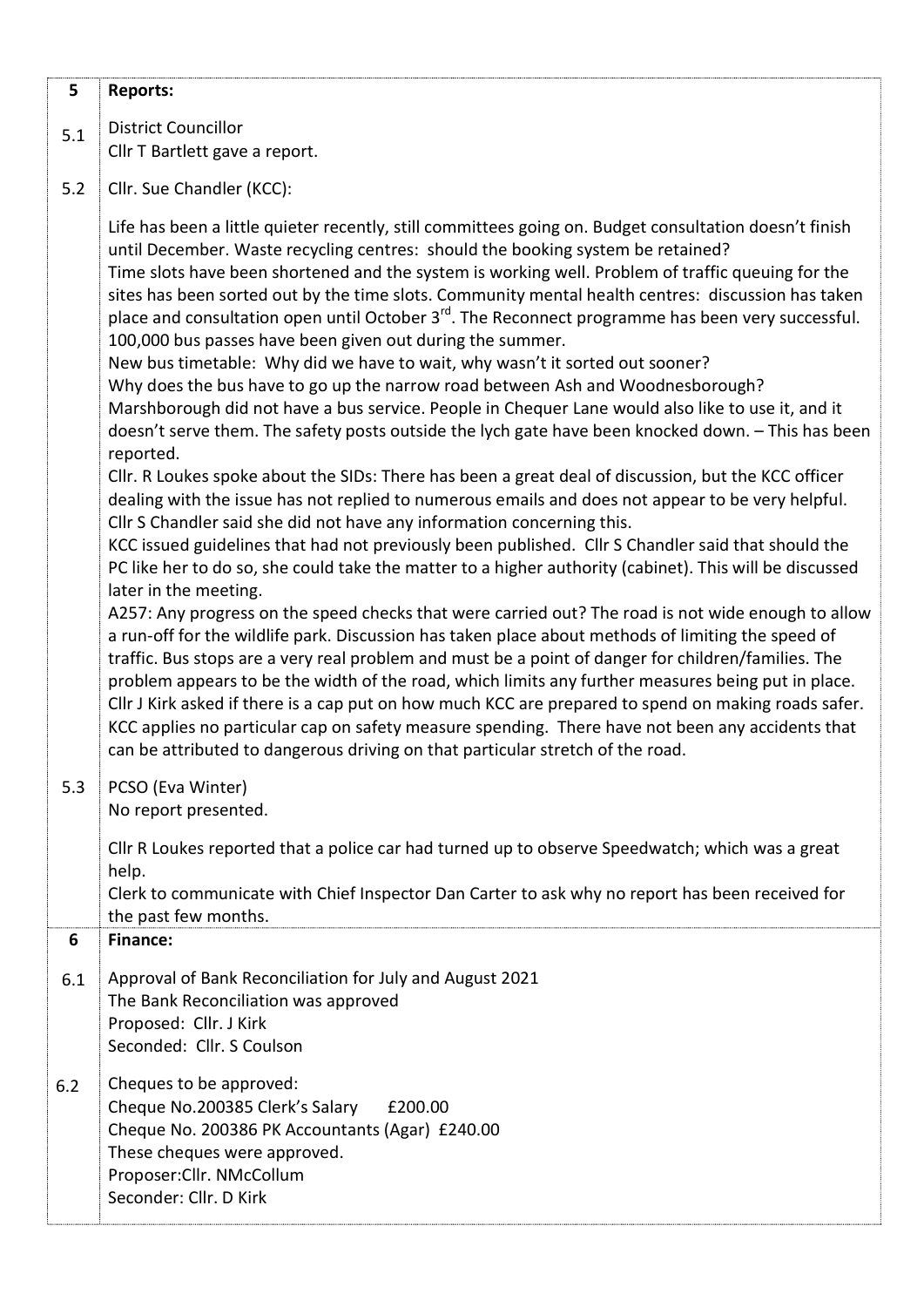| 6.3                     | Other financial Items<br>There were none                                                                                                                                                                                                                                                                                                                                                                        |                                                                                                                                                                                                             |                                         |  |  |
|-------------------------|-----------------------------------------------------------------------------------------------------------------------------------------------------------------------------------------------------------------------------------------------------------------------------------------------------------------------------------------------------------------------------------------------------------------|-------------------------------------------------------------------------------------------------------------------------------------------------------------------------------------------------------------|-----------------------------------------|--|--|
| $\overline{\mathbf{z}}$ | Correspondence Received                                                                                                                                                                                                                                                                                                                                                                                         |                                                                                                                                                                                                             |                                         |  |  |
| 7.1                     | None received                                                                                                                                                                                                                                                                                                                                                                                                   |                                                                                                                                                                                                             |                                         |  |  |
| 8                       | <b>Reports:</b>                                                                                                                                                                                                                                                                                                                                                                                                 |                                                                                                                                                                                                             |                                         |  |  |
| 8.1                     | Planning applications determined:                                                                                                                                                                                                                                                                                                                                                                               |                                                                                                                                                                                                             |                                         |  |  |
|                         | 21/00638                                                                                                                                                                                                                                                                                                                                                                                                        | Mill House, Mill Road Conversion of garage                                                                                                                                                                  | Granted                                 |  |  |
|                         | 21/00512                                                                                                                                                                                                                                                                                                                                                                                                        | Albany Lodge, Durlock road 2 storey side extension                                                                                                                                                          | Granted                                 |  |  |
|                         | 21/00699                                                                                                                                                                                                                                                                                                                                                                                                        | Chalk House Farm, Barnsole Road Extension to<br>boundary wall                                                                                                                                               | Granted                                 |  |  |
|                         | 21/00700                                                                                                                                                                                                                                                                                                                                                                                                        | Chalk House Farm, Barnsole Road Replacement<br>kitchen floor. New entrance gates. Boiler flue                                                                                                               | <b>Grant Listed building</b><br>consent |  |  |
|                         | CON/19/01<br>/1362/A                                                                                                                                                                                                                                                                                                                                                                                            | Summerfield Nurseries Highway details                                                                                                                                                                       | Condition approved                      |  |  |
| 8.2                     | <b>Planning Applications submitted</b>                                                                                                                                                                                                                                                                                                                                                                          |                                                                                                                                                                                                             |                                         |  |  |
|                         |                                                                                                                                                                                                                                                                                                                                                                                                                 |                                                                                                                                                                                                             |                                         |  |  |
| 8.3                     | <b>Village Hall and Recreation Ground:</b><br>Cllr. J Kirk reported that they are advertising for people to book the village hall. There is now a<br>Facebook page solely for the village Hall. Next meeting is on September 20 <sup>th</sup> . Bookings are not that<br>good at the moment. Youth Club are waiting to see what the Covid situation is likely to be.<br>CCTV: Installation work is progressing. |                                                                                                                                                                                                             |                                         |  |  |
| 8.4                     | SIDs/Speed watch<br>Cllr R Loukes gave a report.                                                                                                                                                                                                                                                                                                                                                                |                                                                                                                                                                                                             |                                         |  |  |
| 8.5                     | Speedwatch                                                                                                                                                                                                                                                                                                                                                                                                      |                                                                                                                                                                                                             |                                         |  |  |
|                         | In the month to 6 <sup>th</sup> September (includes August) we held 4 session and 11 vehicles were reported for<br>exceeding the 35mph speed limit for reporting. 9 of these were first time offenders and 1 invalid (all<br>details not correct) and 1 owner received a letter for excessive speeding (43 mph).                                                                                                |                                                                                                                                                                                                             |                                         |  |  |
|                         |                                                                                                                                                                                                                                                                                                                                                                                                                 | Councillors and the public have reported local vehicles speeding in the village. Vehicles and drivers<br>have been noted and may be reported to the Police; they certainly will be if caught by Speedwatch. |                                         |  |  |
|                         |                                                                                                                                                                                                                                                                                                                                                                                                                 | We are now booking sessions up to the end of November. We will always welcome new members so<br>our operators do not have to do too many sessions in a month.                                               |                                         |  |  |
|                         | SID report                                                                                                                                                                                                                                                                                                                                                                                                      |                                                                                                                                                                                                             |                                         |  |  |
|                         | To clarify the purpose of the non permanent Speed Indicator devices. Kent County Council approve<br>the site and installation of these devices through Mr Toby Butler. The 2 SIDs are moved usually every<br>month (Maximum 2 months) or rested in a garage to comply with the requirement of non-                                                                                                              |                                                                                                                                                                                                             |                                         |  |  |
|                         | permanency.                                                                                                                                                                                                                                                                                                                                                                                                     | Due to the difficulties experienced and the intransigence of KCC we have to comply with the letter<br>submitted to the PC dated 16 <sup>th</sup> July 2021.                                                 |                                         |  |  |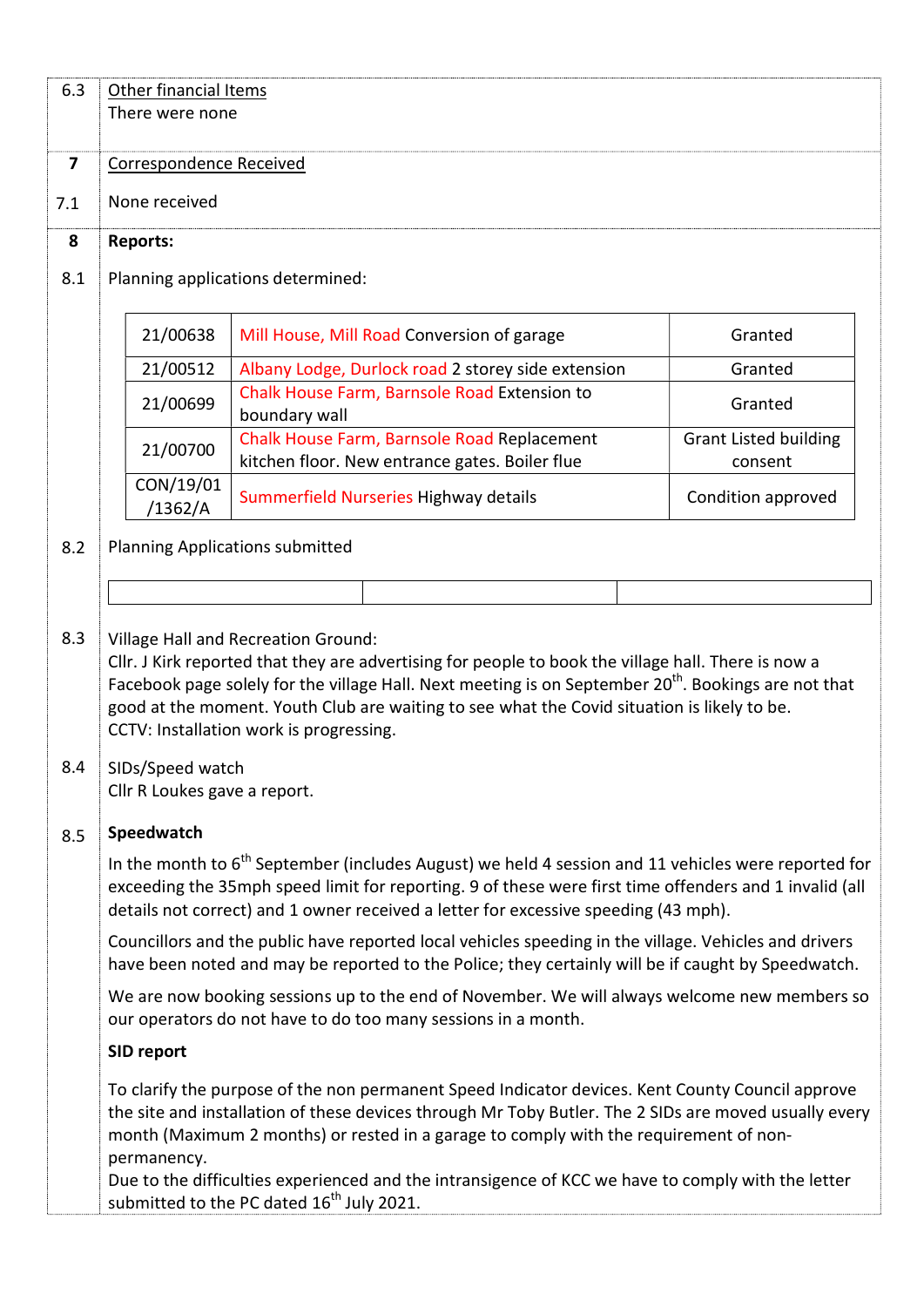|     | I have informed Mr Butler that we have complied with the requirements. (Copied to Cllr SChandler.)<br>Cllr Chandler has acknowledged my letter to Mr Butler and believes our compromise could be<br>helpful in moving forward.                                                                                          |
|-----|-------------------------------------------------------------------------------------------------------------------------------------------------------------------------------------------------------------------------------------------------------------------------------------------------------------------------|
|     | We can now move on and discuss the suggested location of the "Piglet Place" SID as suggested by<br>Mr Butler.                                                                                                                                                                                                           |
|     | Note: Following the PC meeting I will write to Mr Butler to request that we proceed with the<br>establishment of the SID pole at the eastern edge of the Barnsole Farm property on the opposite<br>verge to face vehicles entering the village.                                                                         |
|     | The SIDs are nowback on the poles and results for September are below:-                                                                                                                                                                                                                                                 |
|     | The Street - East                                                                                                                                                                                                                                                                                                       |
|     | 85th Percentile Speed = 33.9 MPH<br>85th Percentile Vehicles = 29,019 counts<br>Max Speed = 60.0 MPH on 07/08/2021 09:06:53<br>Total Vehicles = 34,140 counts<br>Average Speed = 25.9 MPH                                                                                                                               |
|     | <b>Lower Road - West</b>                                                                                                                                                                                                                                                                                                |
|     | 85th Percentile Speed = 34.6 MPH<br>85th Percentile Vehicles = 11,863 counts<br>Max Speed = 70.0 MPH on 25/08/2021 18:15:00<br>Total Vehicles = 13,957 counts<br>Average Speed = 28.1 MPH                                                                                                                               |
|     | It was agreed that we write to KCC and ask them to go ahead with the installation of aSID where<br>they proposed it should be sited.<br>Proposed: Cllr. N McCollum<br>Seconded: Cllr J Kirk                                                                                                                             |
|     | Footpaths:<br>Nothing to report. Weather has been good. Cllr S Coulson was approached by a local resident who<br>had cut the grass on the Memorial site, but hadn't been thanked for it. Cllr S Coulson said that It has<br>not been cut recently because WFV are going to plant it with wild flowers.                  |
| 9   | Items for discussion:                                                                                                                                                                                                                                                                                                   |
| 9.1 | A257 Group Info. (Cllr. Bartlett)                                                                                                                                                                                                                                                                                       |
| 9.2 | Road signs (repainting etc.)? Cllr D Kirk last cleaned the road signs in 2017. He will clean them again<br>shortly.<br>Cllr J Kirk said that the metal posts obscuring the Staple Villages sign have been removed.<br>The Parish Council gave their thanks. Royce Cadman carried out the work and will also be thanked. |
| 9.3 | H M Queen's Platinum Jubilee: Discussion about what the Parish Council might do. To be discussed<br>again in the future.                                                                                                                                                                                                |
| 10  | <b>Any Other Business:</b>                                                                                                                                                                                                                                                                                              |
|     | Additional correspondence as permitted by the Chair.<br>None mentioned.                                                                                                                                                                                                                                                 |
|     |                                                                                                                                                                                                                                                                                                                         |